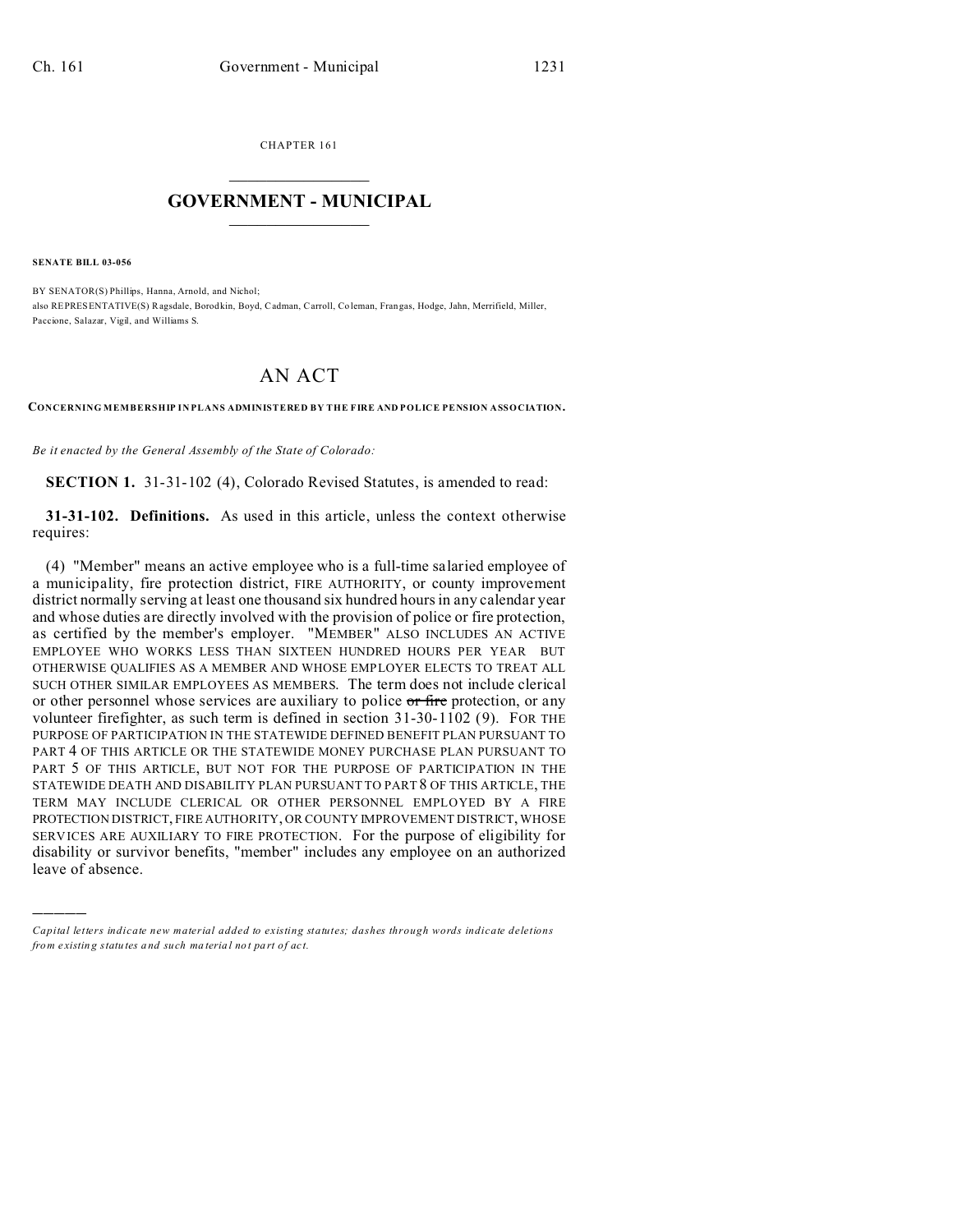**SECTION 2.** 31-31-302 (7), Colorado Revised Statutes, is amended to read:

**31-31-302. Fund - management - investment.** (7) The board shall submit an annual audit of the fund to the general assembly and the annual audit of the fund and annual actuarial study, with assumptions, to each employer. Each employer shall make the audit and study available for review by its members. NOTHING IN THIS SUBSECTION (7) SHALL BE CONSTRUED AS DIMINISHING THE OBLIGATION OF THE BOARD TO PROVIDE ANY DOCUMENTATION REQUIRED BY THE STATE AUDITOR TO CARRY OUT HIS OR HER RESPONSIBILITIES PURSUANT TO SECTION 2-3-103 (1),C.R.S., REGARDING STATE MONEYS HELD BY THE FIRE AND POLICE PENSION ASSOCIATION.

**SECTION 3.** 31-31-401, Colorado Revised Statutes, is amended BY THE ADDITION OF A NEW SUBSECTION to read:

**31-31-401. Applicability of plan.** (5) A MEMBER NORMALLY SERVING LESS THAN ONE THOUSAND SIX HUNDRED HOURS IN ANY CALENDAR YEAR SHALL BE EXEMPTED FROM THE STATEWIDE DEFINED BENEFIT PLAN AND SHALL BE COVERED UNDER THE STATEWIDE MONEY PURCHASE PLAN.

**SECTION 4.** 31-31-704 (1) and (3), Colorado Revised Statutes, are amended, and the said 31-31-704 is further amended BY THE ADDITION OF THE FOLLOWING NEW SUBSECTIONS, to read:

**31-31-704. Optional affiliation by social security employers.** (1) Notwithstanding the exemption provided in section 31-31-401 (1) (a), any employer that covers members under the federal "Social Security Act", as amended, OR ANY COUNTY THAT COVERS SALARIED EMPLOYEES WHOSE DUTIES ARE DIRECTLY INVOLVED WITH THE PROVISION OF LAW ENFORCEMENT OR FIRE PROTECTION, AS CERTIFIED BY THE COUNTY UNDER THE FEDERAL "SOCIAL SECURITY ACT", AS AMENDED, may elect affiliation with the association, either as to coverage under the statewide death and disability plan or as to retirement under the statewide defined benefit plan, or as to both, by filing with the board a resolution of the governing body of such employer, but any such affiliation shall either exclude past service credit or include past service credit funded by contribution levels established by the board pursuant to subsection (6) of this section. The employer may make the election to exclude past service credit, but only if such election does not impair any vested rights of members.

(1.5) FOR PURPOSES OF ADMINISTERING TO COUNTIES AFFILIATED PURSUANT TO THIS SECTION, ANY COUNTY ELECTING TO AFFILIATE SHALL BE INCLUDED IN THE DEFINITION OF "EMPLOYER" AND ANY COVERED EMPLOYEE OF SUCH COUNTY SHALL BE INCLUDED IN THE DEFINITION OF "MEMBER".

(3) If an employer that elects to affiliate as to retirement pursuant to this section provides any local DEFINED BENEFIT retirement pension plan in addition to social security, each member employed by such employer shall elect, not later than sixty days after affiliation, either to remain covered under the retirement provisions of such local DEFINED BENEFIT plan or to become covered under the retirement provisions of the statewide defined benefit plan established by part 4 of this article. If a member fails to make such an election for any reason, said member shall be deemed to have